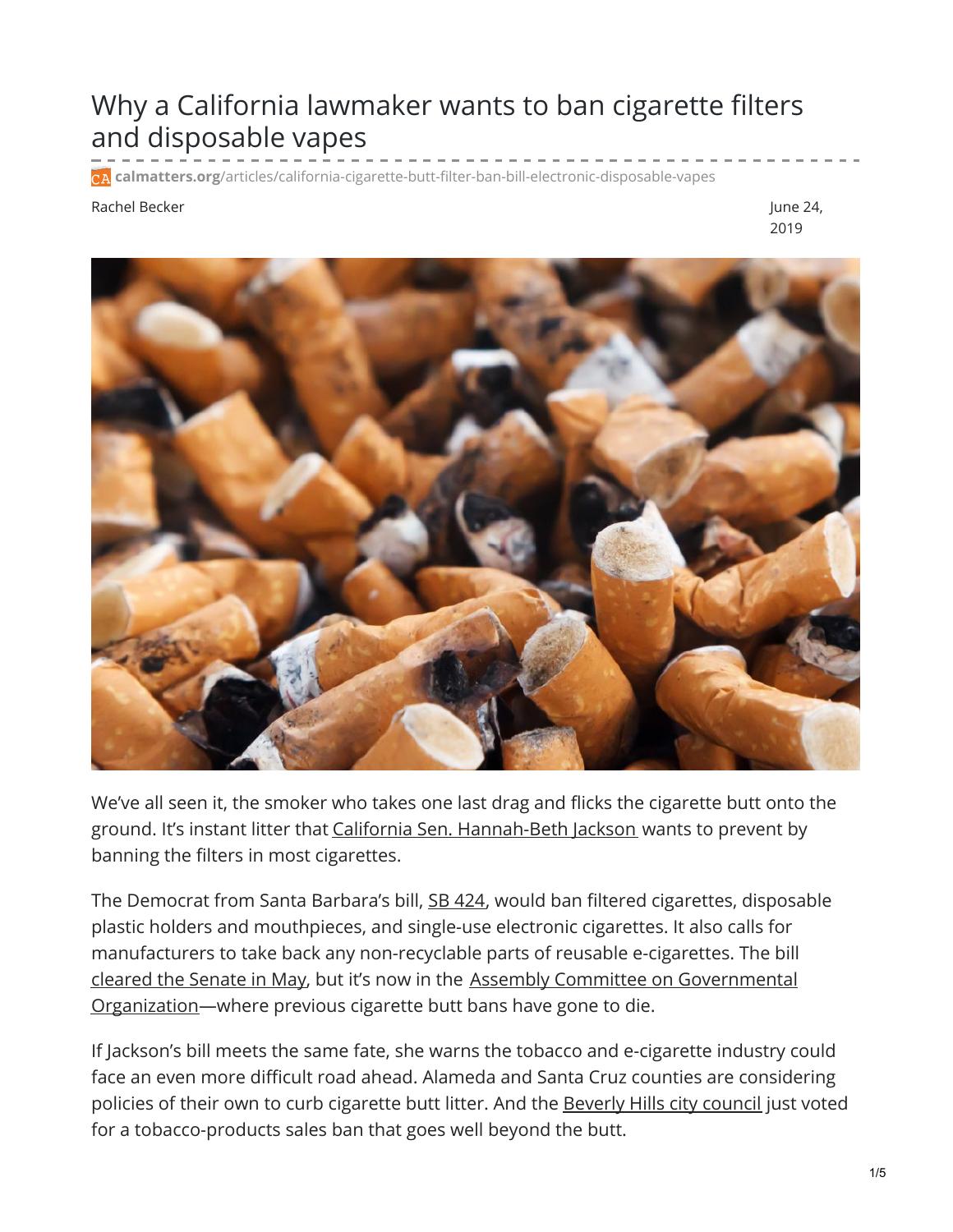"The last thing these industries want is to have to deal with 58 county or 352 different city ordinances," Jackson told CALmatters. "I don't think these folks want to go there. We're offering them an opportunity to do this on a statewide basis that frankly will benefit everybody."

The bill is a work in progress: it leaves gaps, for instance, about how exactly a program to take back the non-recyclable waste would work. Jackson said her team wants to work out the details with industry input, like she did last year with her [successful](https://sd19.senate.ca.gov/news/2018-10-01-governor-signs-jackson-bill-create-first-statewide-industry-funded-drug-needles-take) bill to create a pharma-funded program to take back drugs and needles.

So far, however, only vaping giant Juul has come to the table, according to Heidi [Sanborn,](https://www.linkedin.com/in/heidi-sanborn/) executive director of the National Stewardship Action Council, the <u>[lobbying](http://cal-access.sos.ca.gov/Lobbying/Employers/Detail.aspx?id=1381315) group</u> sponsoring the bill. Juul, which sold a 35 [percent](https://www.theverge.com/2018/12/20/18148868/juul-altria-tobacco-ecigarettes-vaping-business) stake to tobacco company Altria in 2018, has proposed amendments. But it's uncertain yet how much influence it will have through this process.

To the rest of the industry, Sanborn said, "Something is going to happen, whether it's local or state. And the faster industries come to the table, they won't be on the menu."

## An enduring source of litter

The bill would have far-reaching consequences for tobacco manufacturers and retailers, since almost all cigarettes sold in the US are filtered, according to the Centers for Disease Control and [Prevention.](https://www.chemistryworld.com/podcasts/cellulose-acetate/6414.article) Most of those [filters](http://www.longwood.edu/cleanva/cigbuttfilters.htm) are made from a plastic called cellulose acetate, which even scientists working with the tobacco industry admit doesn't readily [decompose.](https://www.mdpi.com/2073-4344/7/10/287/htm)

That makes cigarette butts an enduring source of litter. Ocean Conservancy volunteers cleaning up coasts across the world picked up 2.4 [million](https://oceanconservancy.org/wp-content/uploads/2018/07/Building-A-Clean-Swell.pdf) [cigarette](https://oceanconservancy.org/wp-content/uploads/2018/07/Building-A-Clean-Swell.pdf) butts in 2017, including nearly 200,000 in California—making it the most common piece of trash collected. More than [27,000](https://sanfrancisco.cbslocal.com/2019/06/23/tahoe-cigarette-butt-litter-canisters/) butts were collected on the shores of Lake Tahoe this past year.And cleaning it up isn't cheap. San Francisco [calculated](https://www.sfpublicworks.org/sites/default/files/tobacco_litter_study_hecg_062209%5B1%5D.pdf) that picking up cigarette butts cost the city nearly \$7.5 million in 2009.

"It's just trash that's being thrown out in the environment," said [Patricia](https://www.bren.ucsb.edu/people/Faculty/patricia_holden.htm) Holden, a professor at the University of California, Santa Barbara who studies environmental microbiology and chemistry. "Where else, in what other context, do we consider that to be acceptable? We don't."

Scientists like Holden are still investigating what exactly all these butts mean for the [environment,](https://tobaccocontrol.bmj.com/content/20/Suppl_1/i30.info) but lab experiments suggest it can't be good. Smoked cigarette butts leach metals into water. And Thomas [Novotny](https://publichealth.sdsu.edu/people/thomas-novotny/), an emeritus professor at San Diego State University School of Public Health and founder of the [Cigarette](https://www.cigwaste.org/) Butt Pollution Project, discovered that just a couple of smoked cigarette butts can kill off two [different](https://tobaccocontrol.bmj.com/content/tobaccocontrol/20/Suppl_1/i25.full.pdf) kinds of fish.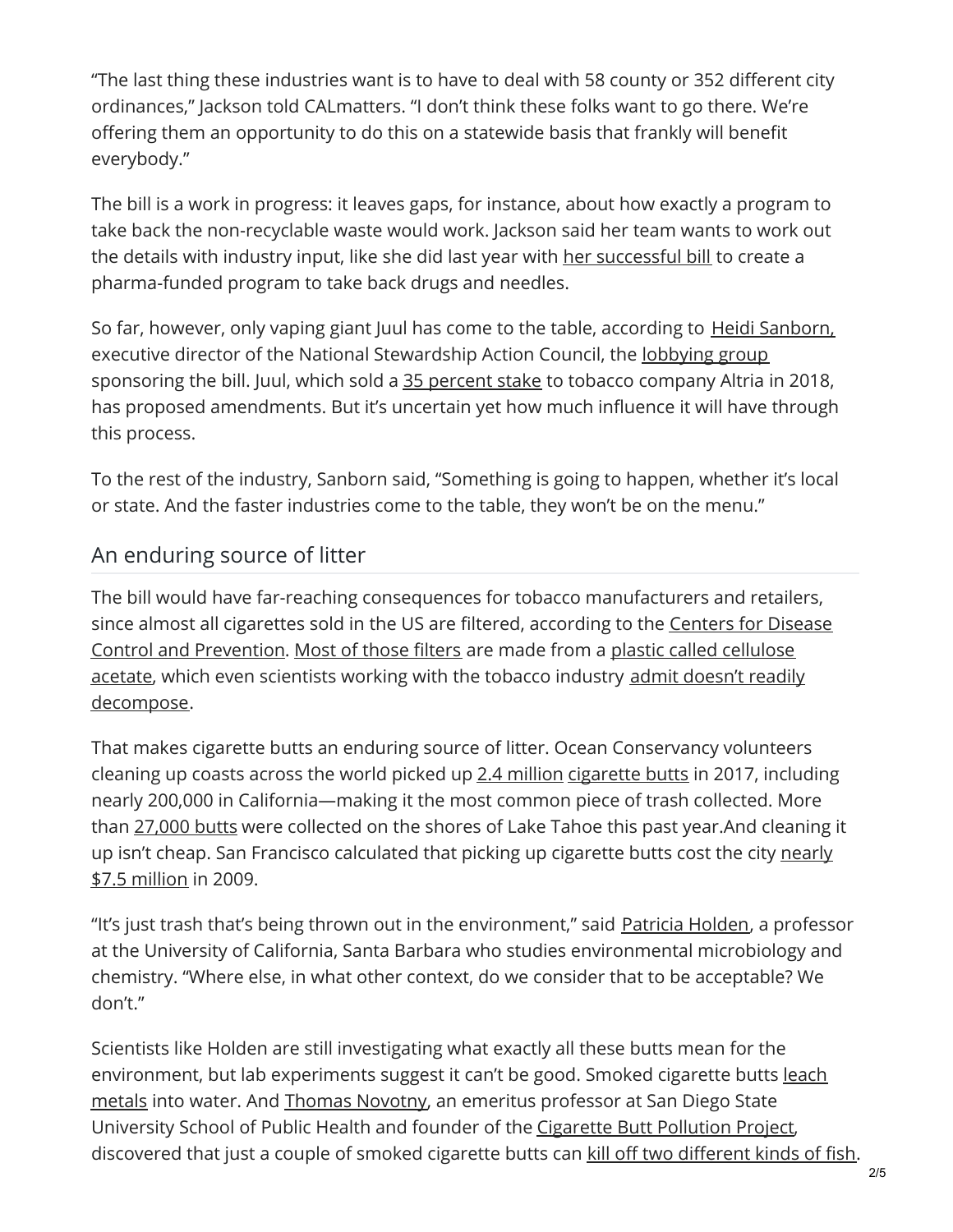Even the smoked filters themselves, without any remaining shreds of tobacco, were deadly in higher numbers.

"They're toxic, and it's preventable," said Novotny. "And the remedy for something like this is SB 424."

Jackson's bill isn't the first time California lawmakers have tried to ban butts. Assemblymember Mark [Stone](https://a29.asmdc.org/), a Democrat from Scotts Valley, has tried to get a filter ban [passed](https://leginfo.legislature.ca.gov/faces/billNavClient.xhtml?bill_id=201520160AB48) [three](https://leginfo.legislature.ca.gov/faces/billNavClient.xhtml?bill_id=201520160AB48) [times](https://leginfo.legislature.ca.gov/faces/billStatusClient.xhtml?bill_id=201720180AB2308). Each time, the bill [died](https://a29.asmdc.org/press-releases/20180213-stone-reintroduces-cigarette-butt-ban) in the Assembly Committee on Governmental Organization. "Cigarette waste is the most ubiquitous trash we find in beaches, parks, rivers, everywhere," he said. "Cigarette waste is so ubiquitous, people stop seeing it."

His bills, too, took aim at the filters. The reaction the proposal tends to get, Stone said, is "'Holy cow, you're doing what?'"

The worry is that filterless cigarettes would be even worse for smokers. And



these cigarette butts from beach cleanups and ash cans. | Photo courtesy of Surfrider Foundation

Neal [Benowitz](https://profiles.ucsf.edu/neal.benowitz), a professor at the University of California, San Francisco who studies nicotine pharmacology, is on the fence. "We do not yet have evidence in people that filters do or do not reduce toxin exposure," he told CALmatters in an email. Until we know for sure, he'd argue against a ban.

But historian of science Robert [Proctor](https://history.stanford.edu/people/robert-n-proctor) points to the tobacco industry's long and deceptive history with filters to support a ban. "Filters are the chief design fraud that cigarette makers have been using since the 1930s to reassure people it is safe to smoke," said Proctor, a Stanford professor and author of *Golden Holocaust: Origins of the Cigarette Catastrophe and the Case for Abolition*. "They're more like a seatbelt made of wet spaghetti—they're really illusory."

## "Deadliest fraud in human history"

In fact, filters have been linked to an increase in one [particular](https://academic.oup.com/jnci/article/109/12/djx075/3836090) kind of lung cancer called adenocarcinoma. One theory is that smokers may wind up taking bigger, [deeper](https://www.hhs.gov/surgeongeneral/reports-and-publications/tobacco/consequences-smoking-factsheet/index.html) puffs on filtered cigarettes, exposing more of their lungs to [cancer-causing](https://www.fda.gov/media/101198/download) chemicals.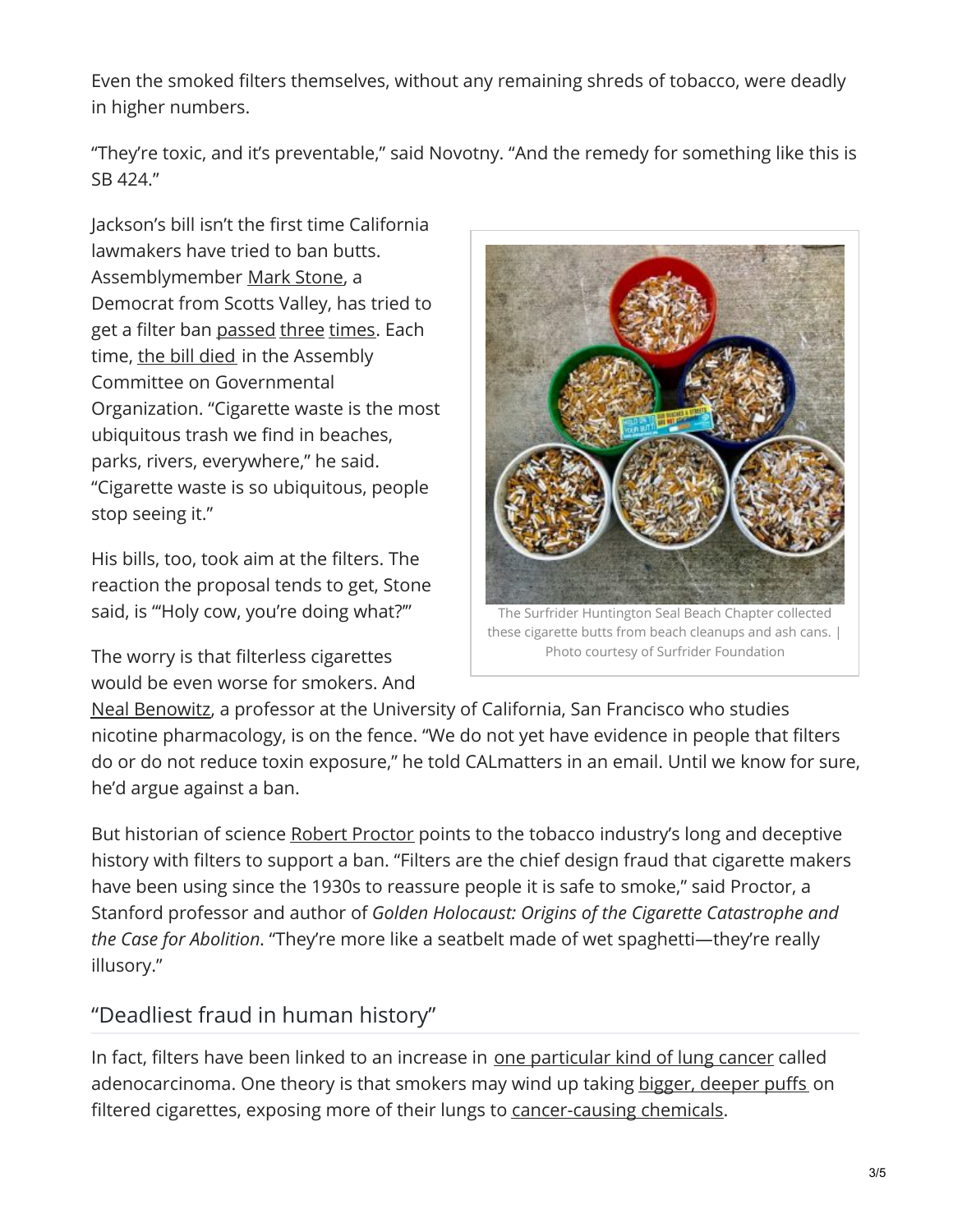"The public has been buffaloed into thinking filters filter when they really don't," Proctor said. "That's why they are the deadliest fraud in human history and should be banned."

Jackson's ban goes further than Stone's to tackle waste from electronic cigarettes, as well. These devices heat a nicotine solution to produce a flavored, nicotine-filled vapor, and range in form from the first-generation, disposable cigarette look-alikes to the USB-shaped [reusable](https://www.theverge.com/2018/11/21/18105969/juul-vaping-nicotine-salts-electronic-cigarettes-myblu-vuse-markten) Juuls that are dominating the market.

The waste these devices [produce](https://med.stanford.edu/content/dam/sm/tobaccopreventiontoolkit/documents/ecigarettes/E-cig factsheet.pdf) includes everything from the painted metal case to the lithium-ion-battery inside and the disposable plastic pod or bottle that holds the liquid nicotine. For the Juul itself, a company spokesperson told CALmatters in an email that it "should be treated as any other consumer electronic device, such as a cell phone."

As for the pods, "They can be thrown away in a regular trash can."

But a spokesperson for the California Department of Toxic Substances Control said ecigarettes and pods are classified as hazardous waste if they're still smeared with nicotine when they're tossed. Liquid nicotine is a poison and a [pesticide](https://www.acs.org/content/acs/en/pressroom/presspacs/2010/acs-presspac-october-27-2010/tobacco-and-its-evil-cousin-nicotine-are-good-as-a-pesticide.html) that in large enough quantities can cause [vomiting,](https://www.poison.org/articles/2013-jul/my-child-ate-a-cigarette) seizures, and even [death](https://www.cdc.gov/niosh/ershdb/EmergencyResponseCard_29750028.html).

That means that e-cigarette users are supposed to contact their local [Household](https://gcc01.safelinks.protection.outlook.com/?url=https%3A%2F%2Fwww.calrecycle.ca.gov%2FHomeHazWaste%2Fdirectory&data=02%7C01%7C%7Ccc65782bb32246aa871c08d6f5d10cc5%7C3f4ffbf4c7604c2abab8c63ef4bd2439%7C0%7C0%7C636966675545143316&sdata=ffOaao1Mwlt1l8CDvF12w7qQKR9VrOCw%2FP5dM3THdFQ%3D&reserved=0) Hazardous Waste collection facility about safe disposal. But [Jeremiah](https://profiles.ucsf.edu/jeremiah.mock) Mock, a professor at UC San Francisco, has been finding the remnants of Juuls and Juul pods all over. "Mainly at high schools," he said in an email. "But increasingly on sidewalks, curbs, and shopping center parking lots." Novotny said he too has spotted Juul pods caught in stormwater drain screens.

Mock worries about public health consequences if children stick those nicotine-coated pods in their mouths, or if the nicotine leaches out. A 2015 study [reported](https://www.sciencedirect.com/science/article/pii/S0956053X15000884?via%3Dihub) that lead could also seep from e-cigarettes and into the environment. "If nothing is done, the environmental impact will increase, and the risks will increase," Mock said.

The bill as written doesn't explicitly address the disposable nicotine pods for reusable ecigarettes like Juul—although Jackson said they're included. "Single-use pods would have to be taken back, or they'd have to create something that is beyond a single-use pod," she told CALmatters.

Jackson hopes to work out such details with industry input, although she's well aware of Big Tobacco's history. "This industry has not [demonstrated](https://www.nytimes.com/2017/11/24/opinion/cigarettes-tobacco-ads-smoking-death.html) any kind of candor or honesty certainly over the course of time, but we can hold them to this," she said. "Part of the role of government is to oversee these efforts."